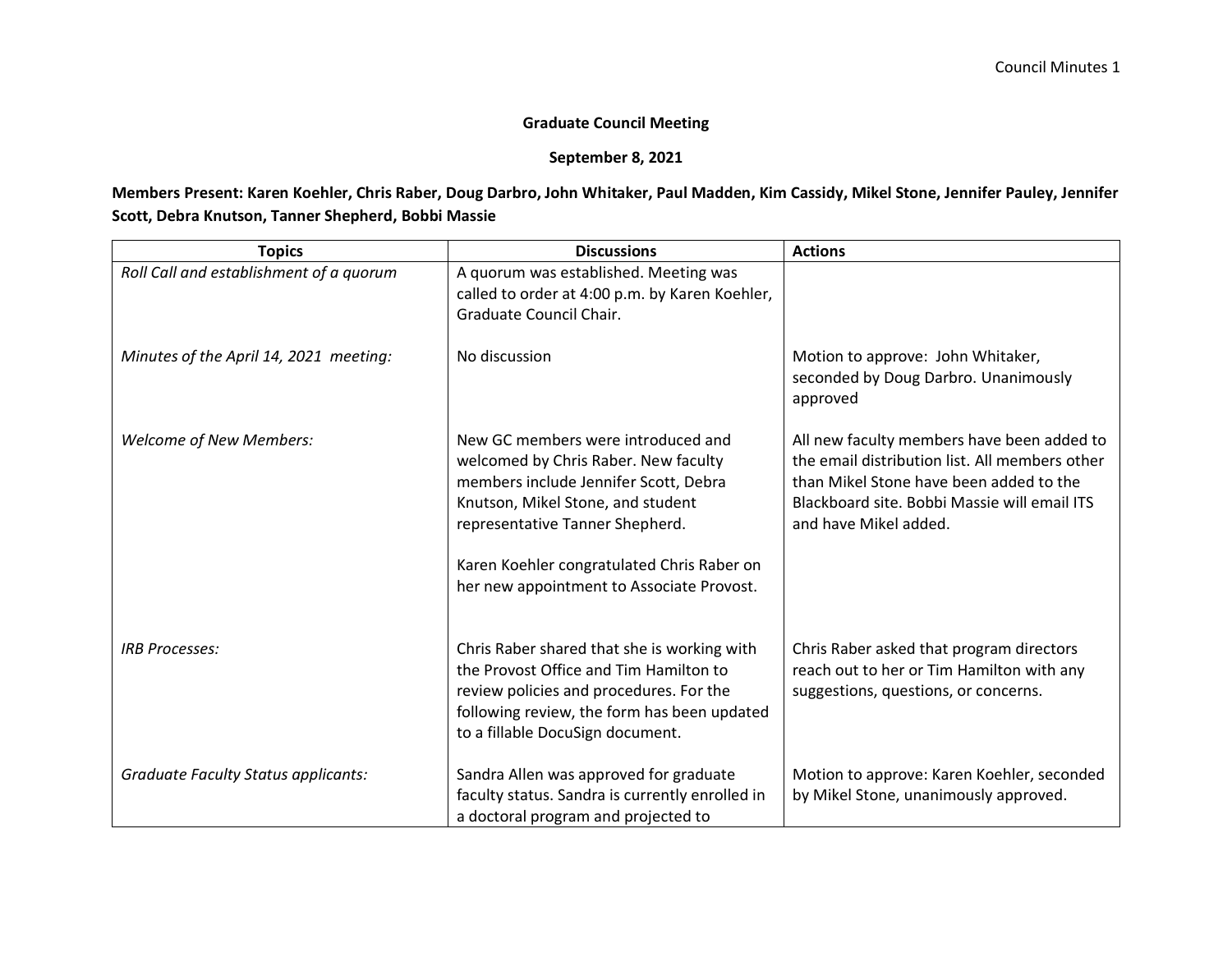|                                    | complete it by Spring of 2023. Sandra has 29<br>years of experience in the clinical field of                                                                                                                                                                                                                            |                                                                                                                                             |
|------------------------------------|-------------------------------------------------------------------------------------------------------------------------------------------------------------------------------------------------------------------------------------------------------------------------------------------------------------------------|---------------------------------------------------------------------------------------------------------------------------------------------|
|                                    | MOT. Sandra has been hired as the MOT<br>clinical coordinator.                                                                                                                                                                                                                                                          |                                                                                                                                             |
|                                    | Alissa Cannoy has been hired as a faculty<br>member in the MOT program.                                                                                                                                                                                                                                                 | Motion to approve: Karen Koehler, seconded<br>by Mikel Stone, unanimously approved.                                                         |
| Graduate Program Review processes: | The discussion began with Karen Koehler<br>sharing that reviews are for degree-seeking<br>programs within each department.<br>Upcoming reviews- MOT and BSOT.<br>John Whitaker shared the review process<br>that mathematics recently completed.<br>Jennifer Scott shared that UFS has changes<br>within its processes. | Jennifer Scott will send GC members an<br>update of the UFS processes.                                                                      |
| <b>Additional items:</b>           |                                                                                                                                                                                                                                                                                                                         | Jennifer Scott will send Karen Koehler a short<br>description of the Rhetoric and Composition<br>degree to be added to the graduate manual. |
|                                    |                                                                                                                                                                                                                                                                                                                         | GC members review the current graduate<br>web pages and submit any needed changes<br>to Bobbi Massie by the next meeting.                   |
|                                    | Jennifer Scott shared that it has been<br>approved that Wiley courses do not have to                                                                                                                                                                                                                                    |                                                                                                                                             |
|                                    | go through the distant learning committee.                                                                                                                                                                                                                                                                              |                                                                                                                                             |
|                                    |                                                                                                                                                                                                                                                                                                                         |                                                                                                                                             |
|                                    |                                                                                                                                                                                                                                                                                                                         |                                                                                                                                             |